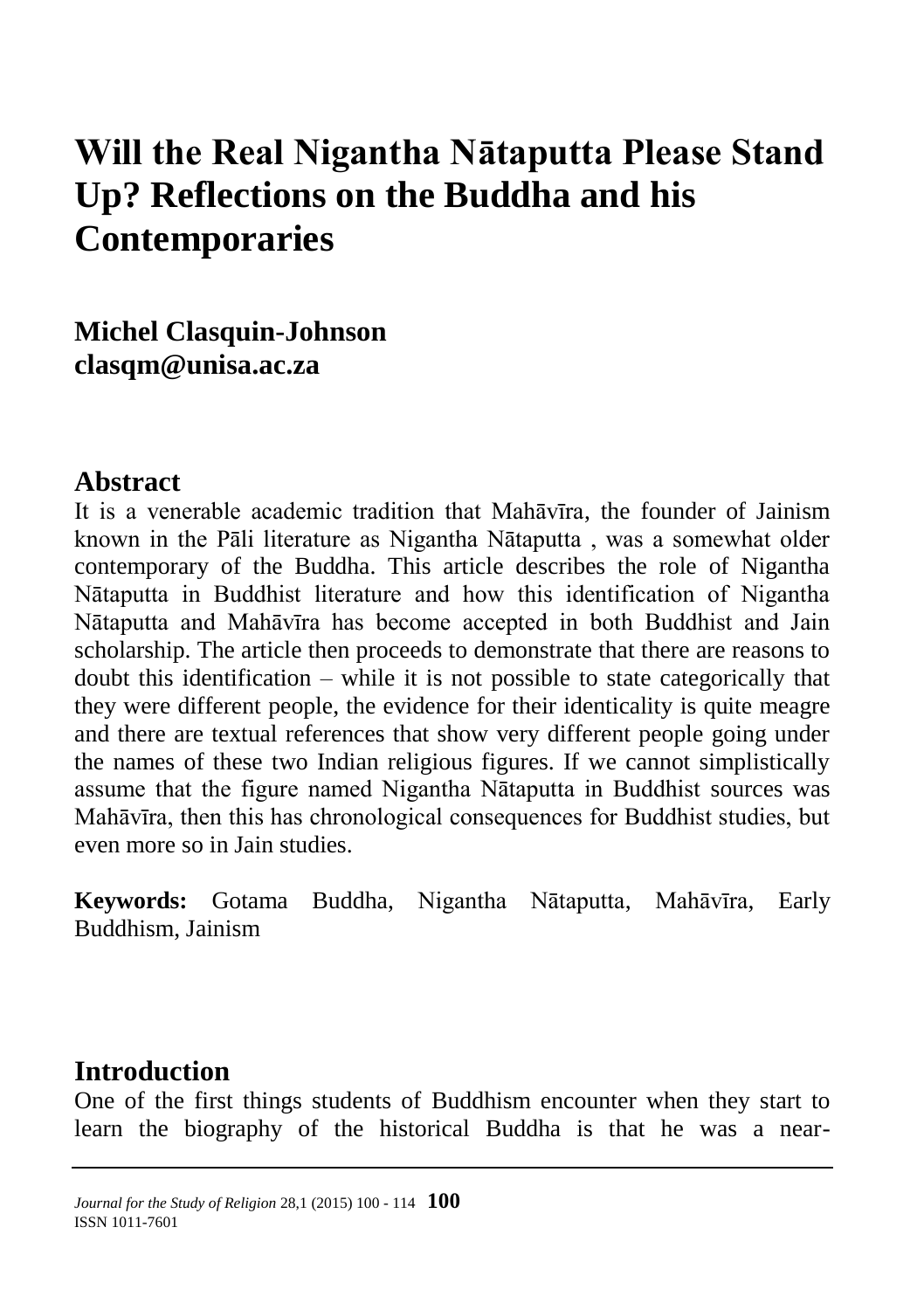contemporary of Mahāvīra, the historical (though not the mythical or archetypal) founder<sup>1</sup> of Jainism. Indeed, this has become a piece of received wisdom in Buddhist studies: Mahāvīra, known in the Pāli literature as Nigantha Nātaputta<sup>2</sup>, was a somewhat older contemporary of the Buddha. They interacted, through intermediaries, on a number of occasions. Nigantha Nātaputta predeceased the Buddha by some years when his disciple Upāli defected to the Buddha's side. In 1930, Jacobi argued that Mahāvīra outlived the Buddha by seven years, a view roundly criticised at the time by Keith (1932), and which has never entered academic orthodoxy in either Buddhist or Jain scholarship. Both scholars assumed the identity of Mahāvīra and Nigantha Nātaputta.

This article will question one of the central suppositions underlying this story. Before we begin though, let me hasten to say that this is not meant as an old-fashioned exercise in historical revisionism, an attempt to prove that any of these people 'did not really exist'. I am happy to adopt a stance of naive realism and stipulate that the Buddha, Mahāvīra and Nigantha Nātaputta all really existed, and even to accept, for the sake of argument, that they, or at least two of them, lived at roughly the same time and that at least two of them interacted with one another.

However, I wish to question whether the Nigantha Nātaputta referenced in the Pāli Canon really was the same individual known as Mahāvīra. On what basis, other than long-established tradition, do we state this to be a fact, and are there reasons to think it might be otherwise? Could it be that Nigantha Nātaputta, real historical figure though he might have been, was just another obscure Indian teacher whose sole legacy is to live on in the Pāli Canon as a straw man for Buddhist polemics? Is it possible that he was not, in fact, Mahāvīra?

<sup>1</sup> I use the term 'founder' only in the sense that with the life of Mahāvīra we see Jainism emerge into history in the sense of dateable documentation. Whether or not there were twenty-three tīrthankaras, and a living Jain tradition, before him does not affect the argument raised in this essay.

<sup>2</sup> Variant spellings of the name exist, but these do not affect the argument advanced here and will not be discussed.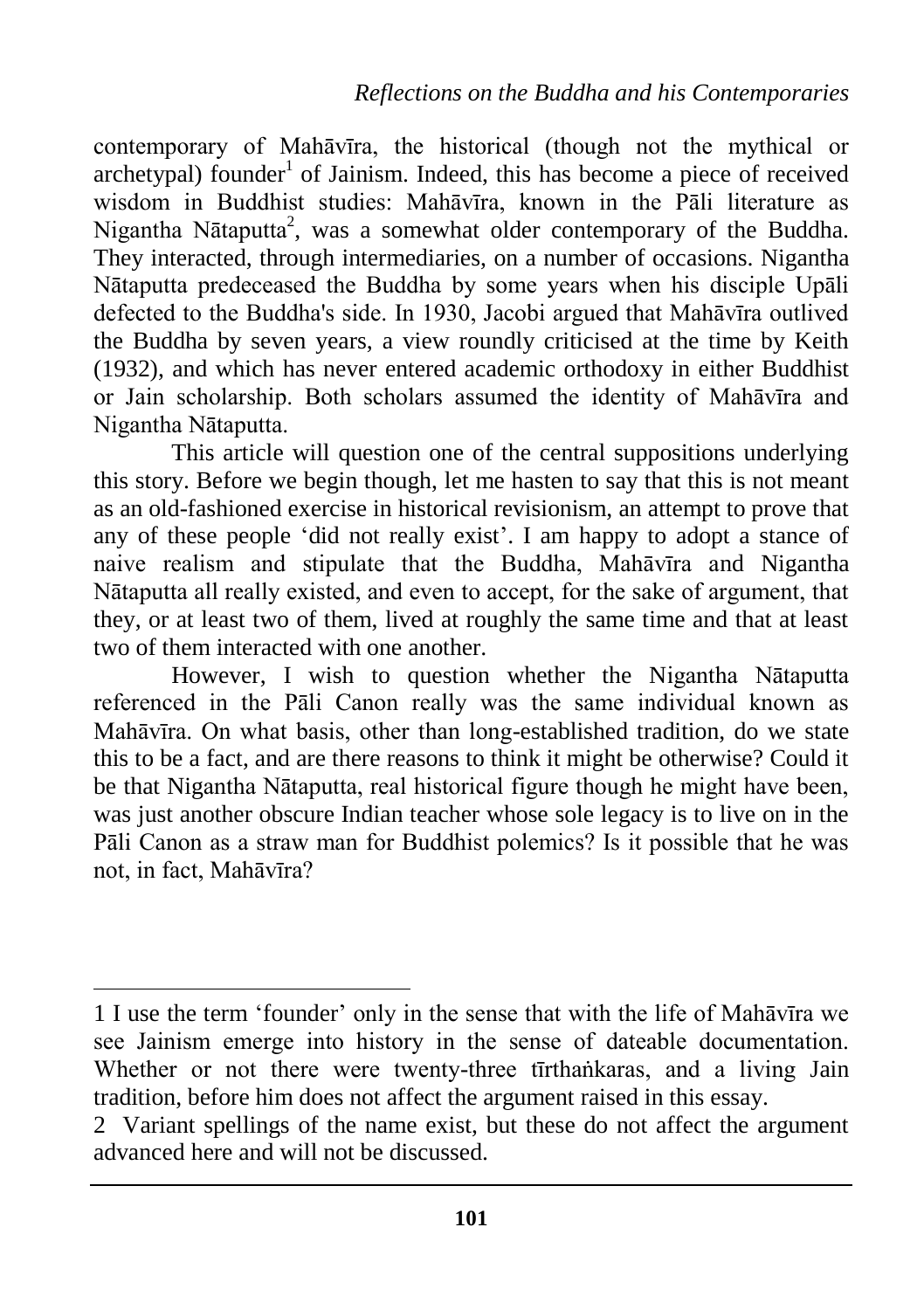$\overline{a}$ 

## **Nigantha Nātaputta as a Figure in Buddhist Studies and Buddhist Literature**

Surprisingly, for all the attention given to Nigantha Nātaputta in the Pāli Canon, there is no record of a direct meeting between him and the Buddha, or even between him and one of the Buddha's senior monks. Instead, there is an incidence where a Buddhist lay follower named Citta approaches Nigantha Nātaputta and holds a discussion with him. This can be found in the Citta Saṃyutta, Saḷāyatanavaggo of the Samyutta Nikāya<sup>3</sup>. The other major appearance of Nigantha Nātaputta is in the Upālisutta, which we will discuss later.

Even so, there is much discussion of Nigantha Nātaputta and his teachings, mostly in order to refute them, notably in the Devadaha Sutta<sup>4</sup>, or to dispute Nigantha Nātaputta's claim to wield supernatural abilities on a par with the Buddha's. His name is commonly mentioned along with those of other religious figures of the time, such as Purana Kassapa, Makkhali Gosala, Sañjaya Belaṭṭhiputta, Pakuddha Kaccayāna and Ajitha Kesakambala5.

### **Nigantha Nātaputta and the Jain tradition**

Jain scholarship seems to accept uncritically that the encounters between Nigantha Nātaputta and the Buddha involve the historical Mahāvīra, at least for the purposes of establishing a chronology. Dundas, for example, notes that the ongoing revision of the Buddha's chronology will necessitate a reconsideration of when Mahāvīra lived, while acknowledging that the Jain community 'has not so far proved susceptible to such arguments' (Dundas

<sup>3</sup> See http://metta.lk/tipitaka/2Sutta-Pitaka/3Samyutta-Nikaya/Samyutta4/40- Citta-Samyutta/01-Cittavaggo-e.html for a contemporary English translation (consulted 15 February 2015).

<sup>4</sup> Majjhima Nikāya, Sutta 101. See http://metta.lk/tipitaka/2Sutta-Pitaka/2Majjhima-Nikaya/Majjhima3/101-devadaha-e1.html for a contemporary English translation (consulted 15 February 2015).

<sup>5</sup> For example, in the Kutuhalasālā section of the Abyākata Vagga, Samyutta Nikāya 43, see <http://metta.lk/tipitaka/2Sutta-Pitaka/3Samyutta-Nikaya/> Samyutta4/43-Avyakata-Samyutta/01-Abyakatavaggo-e.html for a contemporary English translation (consulted 15 February 2015).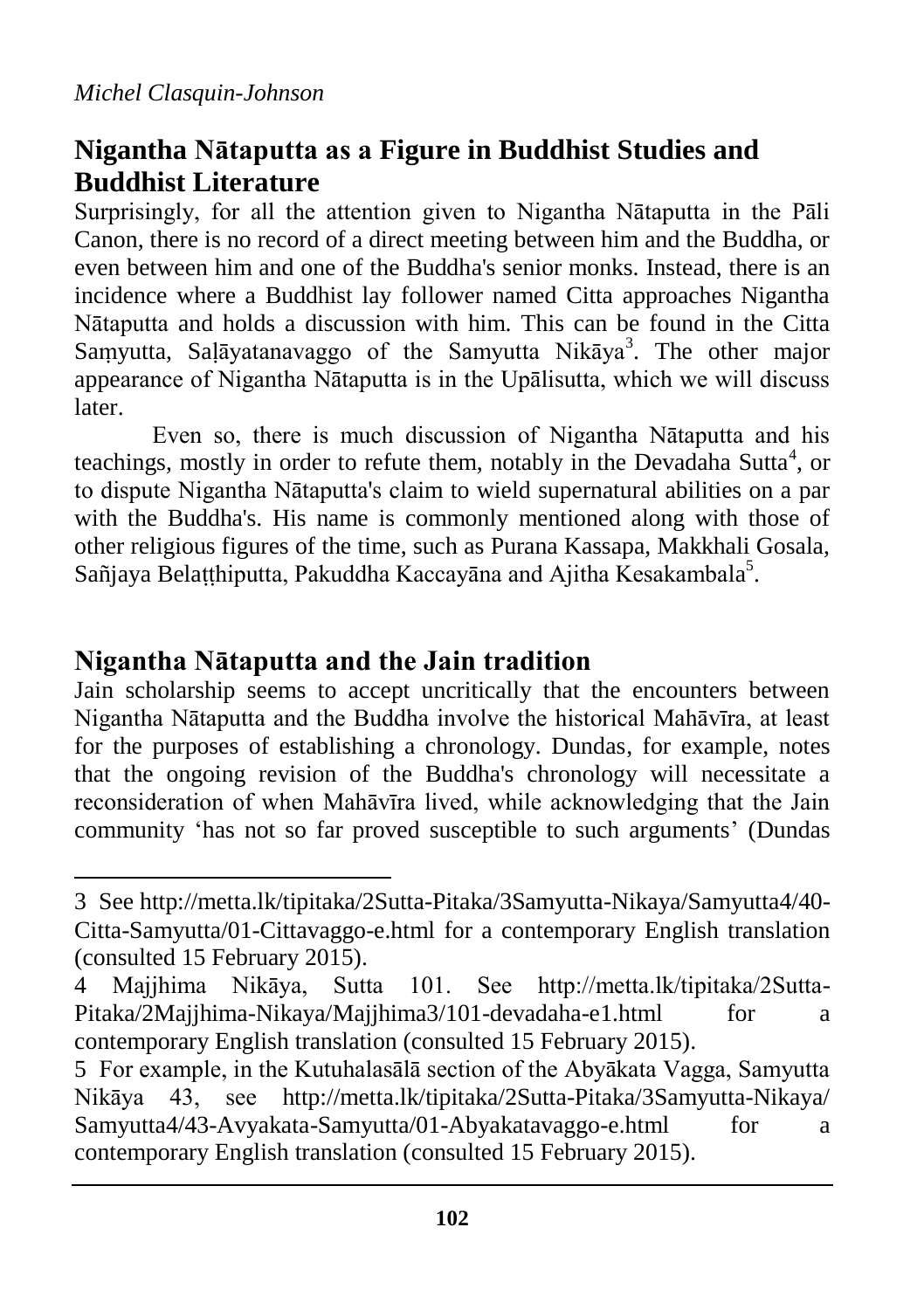2002:24). We see Sinha too accepting conventional wisdom on this issue, but inserting a note of caution: 'It is also remarkable that Lord Buddha has never been mentioned in the entire Āgamic literature, even though the early Buddhist records at several places mention … Nigantha Nātaputta who was no other than Lord Mahāvīra' (Sinha 1975:7).

Compare this with Mahāvīra's interactions with another prominent sage of the era, Makkhali Gosāla. For those, we need not go to a foreign set of literature; they are described in the Jain corpus itself (P. S. Jaini 1979:21- 25, Dundas 2002:28-30). We should also consider the complex and manyfaceted interaction between Jain and Hindu mythologies, in which the mythologies become so interwoven that 'among the epic heroes Rāma, Laksmana, Baladeva, and Krsna, Rāma is ... the only one not destined to become a tīrthankara. Even Sītā, Rāma's faithful wife, is predicted to attain emancipation as a chief disciple (ganadhara) of a tīrtha nkara' (Geen 2011:75). We see none of this when it comes to Buddhism.

How far back does this scholarly identification of Nigantha Nātaputta and Mahāvīra stretch on the Jain studies side of the equation? We can see it in works first published in 1966 (Schubring 1966) and 1940 (Jaini 1982). According to Gopalan, it was first put forward by Bühler and Jacobi in the late 19th century (Gopalan 1973:5-6)., and we can see it raised in Jacobi´s Introduction to his translation of the Akarānga-sūtra and Kalpa- sūtra in the 1884 work Jaina Sutras Part II, in the Sacred Books of the East series<sup>6</sup>. And yet Sinha's cautionary note remains a consistent, nagging concern; from Bühler and Jacobi's time to our own, the elaborate linguistic explanations equating Pāli and Jain Prakrit terms that are put forward depend solely on material from a non-Jain, that is, Buddhist, source.

We generally refrain from drawing sweeping conclusions about the existence of a distinct Cārvāka/Lokāyata organisation precisely because all that we know about early Indian skeptics is based on the polemics generated by their Hindu and Buddhist opponents (Chatterjee & Datta 2013:55). There may have been individual skeptics, but was there really anything we could call a Cārvāka school of thought? By analogy, if the only evidence for the identity of Nigantha Nātaputta and Mahāvīra is found in non-Jain texts, that already calls that identity into question. As we shall see, that source is hardly

<sup>6</sup> http://www.sacred-texts.com/jai/sbe22/sbe2202.htm (consulted 15 February 2015).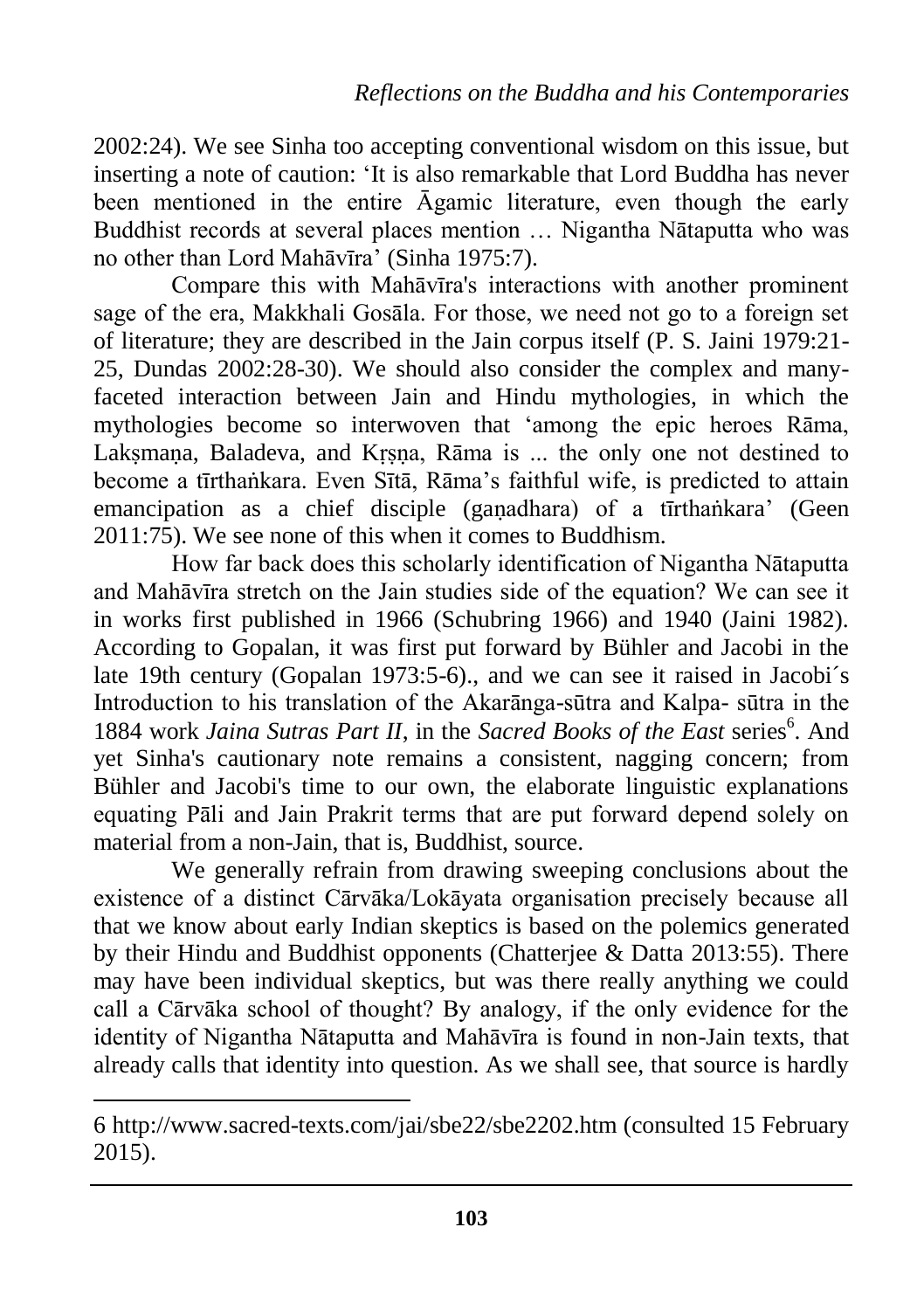complimentary to the supposed historical founder of Jainism it is thought to describe.

More popular sources on Jainism follow the same pattern. At the time of writing, the Wikipedia page on Mahāvīra<sup>7</sup> was refreshingly free of references to Nigantha Nātaputta, but they could be found on a page comparing Jainism to Buddhism<sup>8</sup>. Elsewhere we see the Buddhist sources used to bolster Jain claims to historicity, for example on the Jain World web site<sup>9</sup>.

### **Why Nigantha Nātaputta may not be Mahāvīra**

There are three issues that complicate the identification of Nigantha Nātaputta and Mahāvīra: the name Nigantha Nātaputta itself, the characters ascribed to the respective individuals by the Buddhist and Jain scriptures, and the events that transpired after their deaths.

# *The Name Issue*

 $\overline{a}$ 

Mahāvīra (Great hero) is a title, just as Buddha is. The individual we know as Mahāvīra was known by a number of personal names. The most commonly used is Prince Vardhamāna. Other names and titles in use for him include Arukaṉ, Arukadevan, Vira, Viraprabhu, Sanmati, Ativira,and Gnatputra.

Only in the Buddhist literature do we find the name Nigantha Nātaputta. In itself, this is not damning evidence. The ancient world, in India as elsewhere, did not regard a personal name as an unchanging attribute of a person. People changed their names to indicate changes in their status, and might use different names depending on who they were dealing with. Beyond a doubt, the individual known as Gaius Octavius Thurinus was the same person later called Gaius Julius Caesar Augustus, or, in English, the Emperor Augustus. Even so, it would be refreshing to see the name Nigantha

<sup>7</sup> http://en.wikipedia.org/wiki/Mahāvīra (consulted 15 February 2015 .

<sup>8</sup> http://en.wikipedia.org/wiki/Buddhism and Jainism (consulted 15 February 2015).

<sup>9</sup> http://www.jainworld.com/literature/jainhistory/chapter3.asp (consulted 15 February 2015).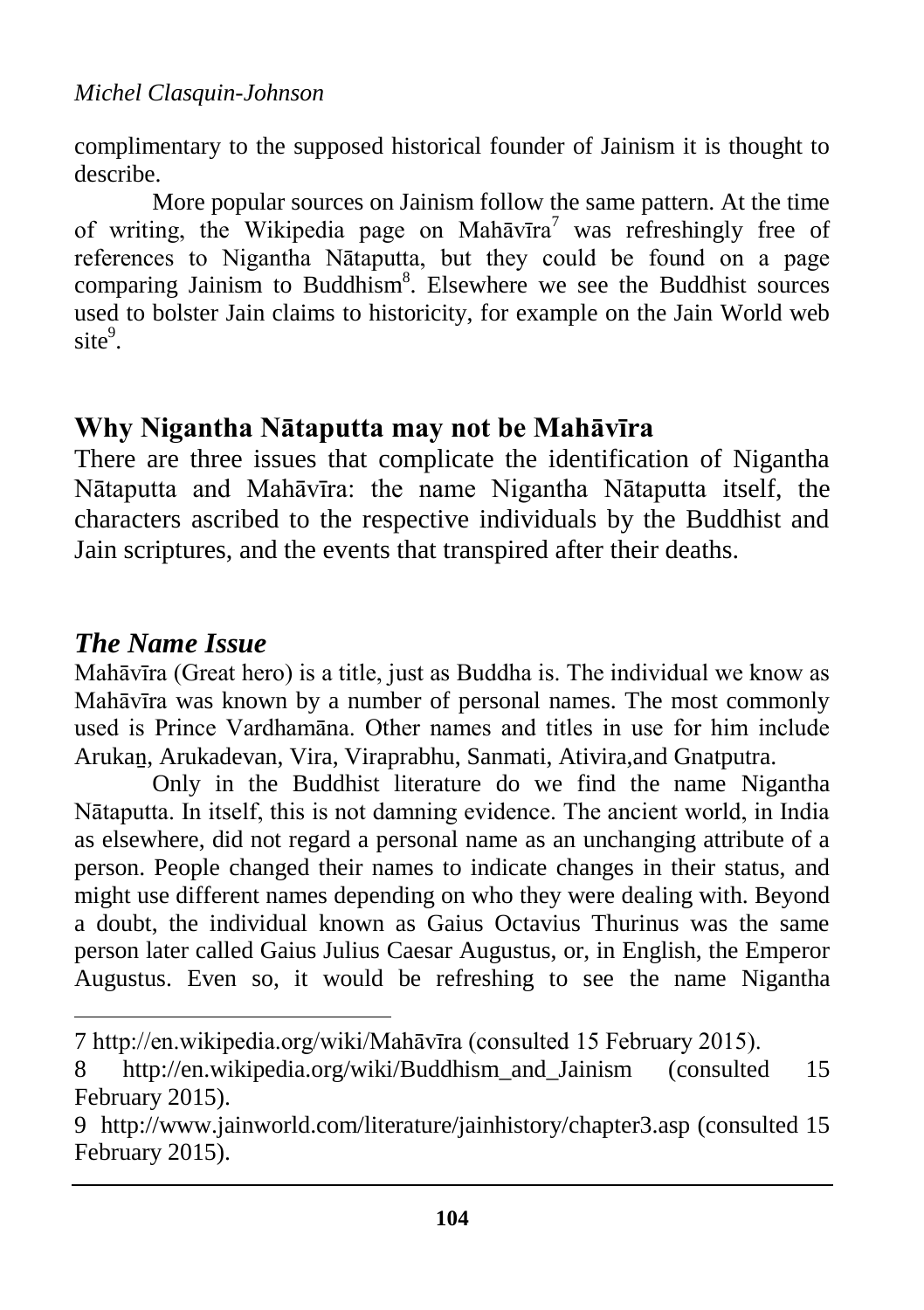Nātaputta (or its equivalent in an Indian langiage other than Pāli used in a non-Buddhist text to refer unambiguously to the founder of Jainism.

The names of pre-Mahāvīra tīrtha nkaras do show up in the Buddhist texts, transliterated into Pali form and suitably reinterpreted as pacekkabuddhas or yakkhas. In the Isigili Sutta<sup>10</sup>, for example, we find Arittha mentioned as one of the early pacekkabuddhas, which may be a reference to the Jain tīrthankara Aristanemi/Nemi Natha<sup>11</sup>. One does not wish to stress the coincidences of such names too far. After all, Mahāvīra was supposedly the son of one Siddhārta, and he had a disciple named Gautama. But the name Vardhamāna is conspicuous only by its absence.

The epithet that does appear in the earliest stratum of Jain texts is 'Nāyaputta', analogous to the Pāli 'Nātaputta'. This is hardly a unique identifier, as it seems to refer to an entire warrior clan, known as Jñāta in Sanskrit (Dundas 2002:25). Just to muddy the water a little further, 'Mahāvīra' is also one of the lesser known titles of the Buddha (Bokhale 1994:73), just as 'Buddha' is an epithet of Mah $\bar{a}$ vīra<sup>12</sup>, so even if we were to find a Buddhist text that declared that Nigantha Nātaputta was 'a Mahāvīra' that would be inconclusive evidence. It might show a grudging admiration for the founder of a rival sect, but it would not necessarily mean that that sect was directly related to what we today call Jainism.

The common titles and names among the two religions were noticed as far back as 1884, when Jacobi contested a view, current at the time, that Buddhism was an offshoot of Jainism by pointing out that ¨The most natural construction we can put on the facts is that there was and is at all times a number of honorific adjectives and substantives applicable to persons of exalted virtue .. used as epithets in their original meaning by all sects<sup>"13</sup>. To

<sup>10</sup> Majjhima Nikāya 116, see <http://www.accesstoinsight.org/tipitaka/> mn/mn.116.piya.html for a contemporary English translation (consulted 05 April 2013).

<sup>11</sup> More common occurrences of names from the Jain tīrthankara and Buddhist pacekkabuddha lineages are mentioned at [http://en.wikipedia.](http://en.wikipedia/) org/wiki/Buddhism\_and\_Jainism (consulted 05 April 2013).

<sup>12</sup> See, for example, the list of epithets in the Kalpa Sutra listed in the quototation from Jacobi in the next section of this article.

<sup>13</sup> http::/www.sacred-texts.com/jai/sbe22/sbe2202.htm (consulted 15 February 2015).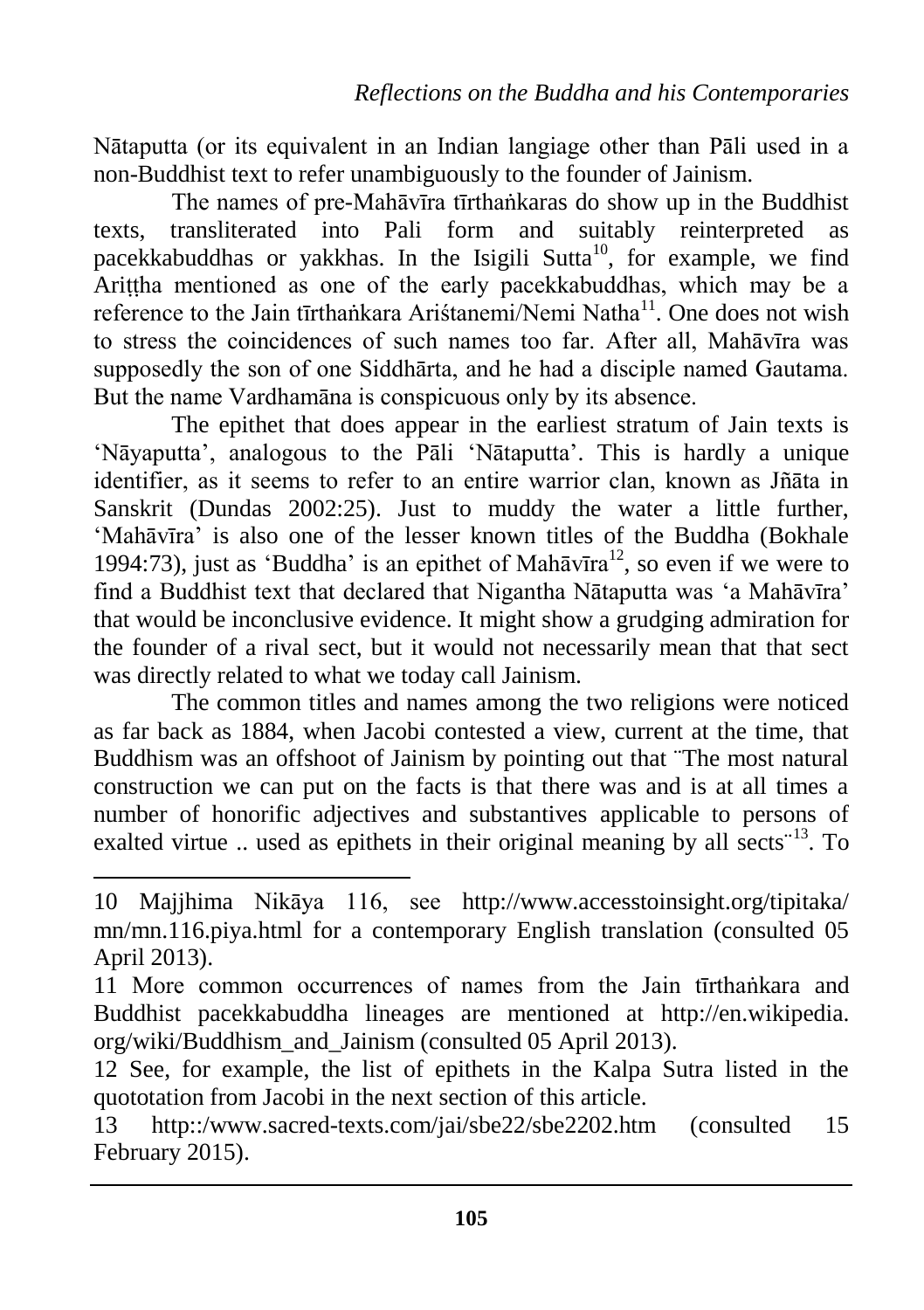give a modern equivalent, western Buddhists have appropriated terms like 'minister' and 'chaplain'

The naming issue is a lynchpin in the identification of Nigantha Nātaputta and Mahāvīra, but the argument draws data from only one side of the literature and is inconclusive even then. Let us move on and investigate the individuals who were said to bear these names.

### *The Character Issue*

The descriptions that, respectively, the Pāli Canon gives of Nigantha Nātaputta, and that the Jain scriptures give us of Mahāvīra are a more serious issue. Let us first look at what the Jains have to say about their founder. We find this in the Akarānga-sūtra:

I.3. For a year and a month he did not leave off his robe. Since that time the Venerable One, giving up his robe, was a naked, worldrelinquishing, houseless (sage).

7. For some it is not easy (to do what he did), not to answer those who salute; he was beaten with sticks, and struck by sinful people.

16. Practising the sinless abstinence from killing, he did no acts, neither himself, nor with the assistance of others …

III.7. Ceasing to use the stick (i.e. cruelty) against living beings, abandoning the care of the body, the Houseless  $(Mah\bar{a}v\bar{r}a)$  the Venerable One endures the thorns of the villages (i.e. The abusive language of the peasants), (being) perfectly enlightened).

9. When he who is free from desires approached the village, the inhabitants met him on the outside, and attacked him, saying, 'Get away from here'.

10. He was struck with a stick, the fist, a lance, hit with a fruit, a cold, a potsherd. Beating him again and again, many cried.

11. When he once (sat) without moving his body, they cut his flesh, tore his hair under pains, or covered him with dust.

12. Throwing him up, they let him fall, or disturbed him in his religious postures; abandoning the care of his body, the Venerable One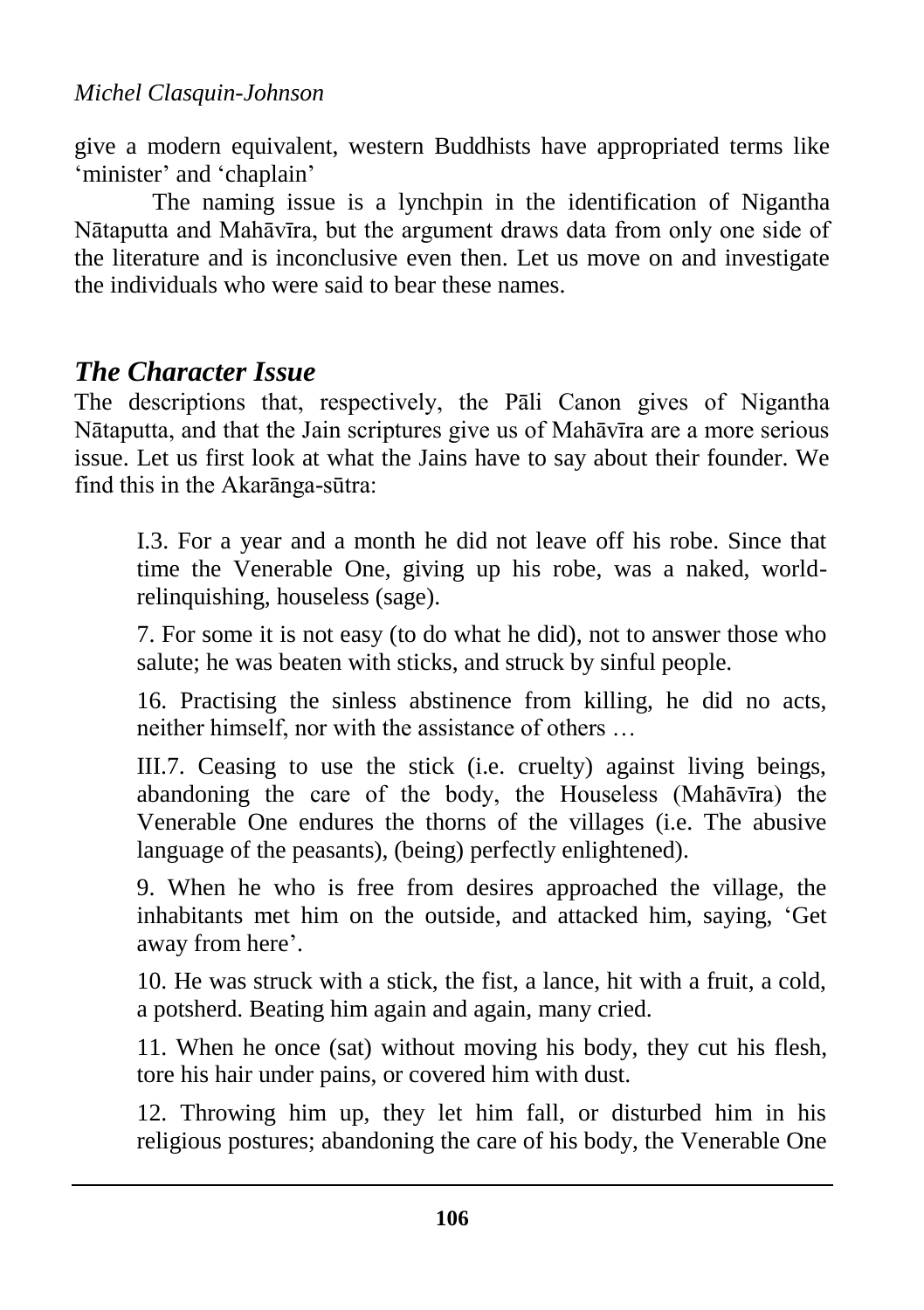humbled himself and bore pain, free from desire (Eliade 1977:463-  $465)^{14}$ .

We could go on, but the above selection gives the general picture of Mahāvīra as a saintly, endlessly patient and forbearing teacher, far above mere worldly affairs. Now let us see what the early Buddhists reported about Nigantha Nātaputta.

Nigantha Nātaputta was not above sending his disciples to the Buddha with loaded questions. In the Kula section of the Gāmiņī Saṃyutta<sup>15</sup>, he sends a village headman to ask the Buddha how he can accept alms when the area is being ravaged by a famine? So far, this is just part of the general rough-and-tumble of Indian philosophical engagement, and the Buddha, as one would expect to find in a Buddhist text, gets the better of the encounter. The commentarial tradition, however, holds that Nigantha Nātaputta went further, publicly disparaging the Buddha for attending a feast given by Prince Sīha at which meat was served (Malalasekera 1974:63), leading to the pronouncement of the Telovāda Jātaka<sup>16</sup>.

However, it is in the Upali Sutta<sup>17</sup> that we find the greatest divergence between the respective demeanours of Mahāvīra and Nigantha Nātaputta, as described by the respective traditions' texts. In this text, the wealthy householder Upāli<sup>18</sup>, a prominent follower of Nigantha Nātaputta, sets out to engage the Buddha in debate. The Buddha wins the encounter and Upāli switches allegiances and becomes a lay Buddhist.

<sup>14</sup> This quotation is from Jacobi´s original 1884 translation, which may also be found here: www.sacred-texts.com/jai/sbe22/sbe2201.htm (consulted 15 February 2015).

<sup>15</sup> Samyutta Nikāya 4, see http://metta.lk/tipitaka/2Sutta-Pitaka/3Samyutta-Nikaya/Samyutta4/41-Gamini-Samyutta/01-Gamaniyaggo-e.html for a contemporary English translation (consulted 15 February 2015).

<sup>16</sup> Jataka 246, Khuddaka Nikāya.

<sup>17</sup> Majjhima Nikāya 56, see http://www.metta.lk/tipitaka/2Sutta-Pitaka/2Majjhima-Nikaya/Majjhima2/056-upali-e1.html for a contemporary English translation (consulted 08 April 2013).

<sup>18</sup> Not the same person as Upāli the barber, who became one of the Buddha's most senior monks.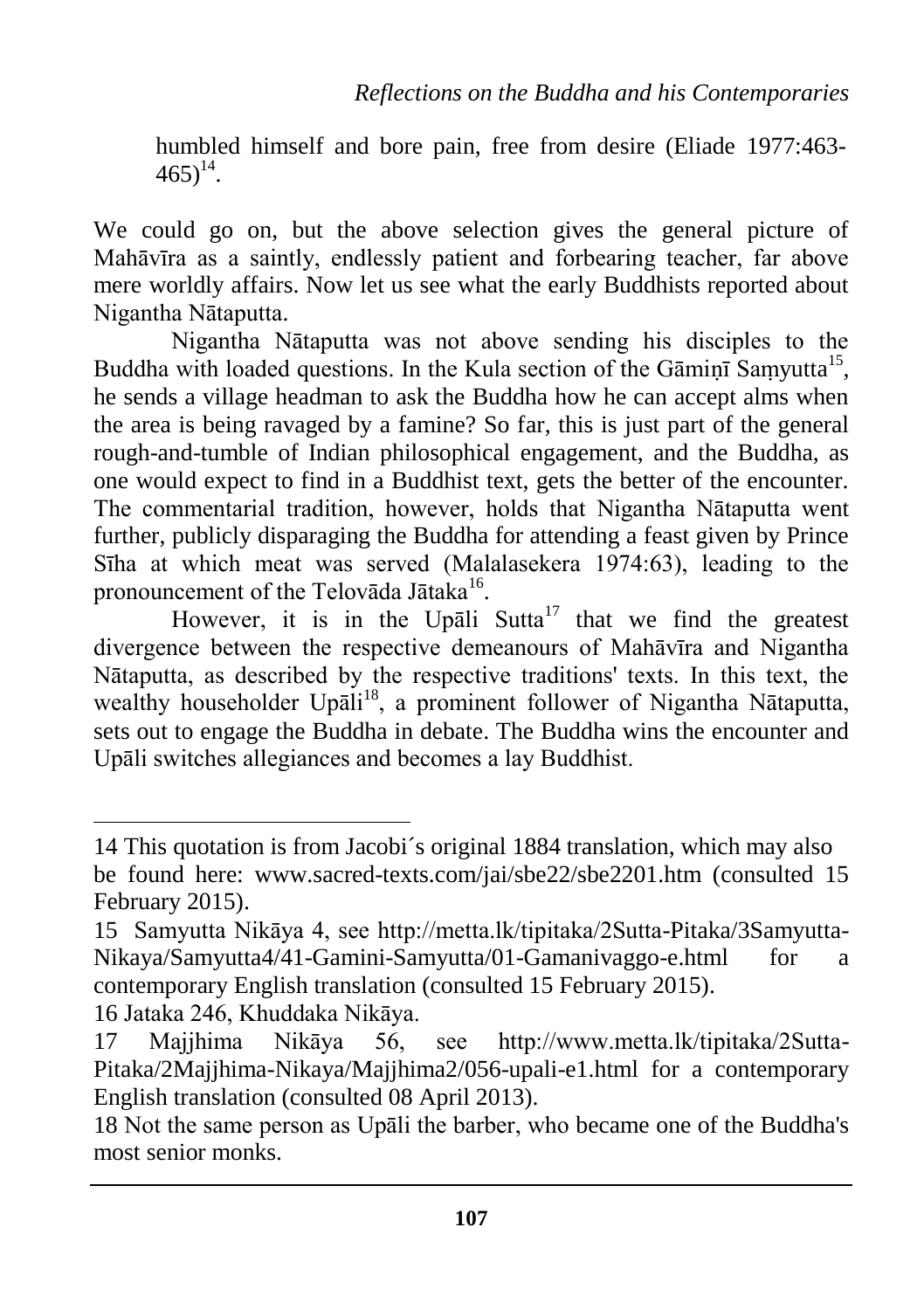#### *Michel Clasquin-Johnson*

 $\overline{a}$ 

In Buddhist circles, this text is commonly used to emphasise the Buddha's ecumenical spirit, for what happens next is that he instructs Upāli to continue giving almsfood to his former associates. Upāli obeys, but adds a little condition of his own. He instructs his gatekeeper to bar the doors of his house to any of Nigantha Nātaputta's followers, allowing only Buddhist monks and nuns to enter. If niganthas are to arrive on alms-rounds, food is to be brought to the doorstep for them. When Nigantha Nataputta himself arrives, Upāli explains his change of allegiance and 'then Nigantha Nātaputta, not able to hear the honour accorded to the Blessed One then and there vomited hot blood<sup>'19</sup>. A burst ulcer? This is all the actual text has to say, but the subsequent Buddhist commentarial tradition expands it considerably: 'The discovery of the apostasy of Upāli prostrated him with grief; he vomited hot blood and had to be carried away on a littler from Bālaka … to Pāvā. There, soon after, he died ... (Malalasekera 1974:63). The suggestion is that Upāli's defection is directly responsible for causing the old teacher's death $^{20}$ .

And what does the Jain tradition say about their teacher's death? The Kalpa Sutra puts it as follows:

In that period, in that age the Venerable Ascetic Mahâvîra lived thirty years as a householder, more than full twelve years in a state inferior to perfection, something less than thirty years as a Kevalin, forty-two years as a monk, and seventy-two years on the whole. When his Karman which produces Vedanîya (or what one has to experience in this world), Âyus (length of life), name, and family, had been exhausted, when in this Avasarpinî era the greater part of the Duhshamasushamâ period had elapsed and only three years and eight and a half months were left, when the moon was in conjunction with the asterism Svâti, at the time of early morning, in the town of Pâpâ, and in king Hastipâla's office of the writers, (Mahâvîra) single and alone, sitting in the Samparyanka posture, reciting the fifty-five

<sup>19</sup> Atha kho nigaṇṭhassa nāṭaputtassa bhagavato sakkāraṁ asahamānassa tattheva uṇhaṁ lohitaṁ mukhato uggacchīti.

<sup>20</sup> That Nigantha Nātaputta predeceased the Buddha is independently verified by the Pāsādika Sutta (DN 29), the Sangiti Sutta (DN 33) and the Sāmagama Sutta (MN 104), although they differ on details such as the Buddha's whereabouts at the time.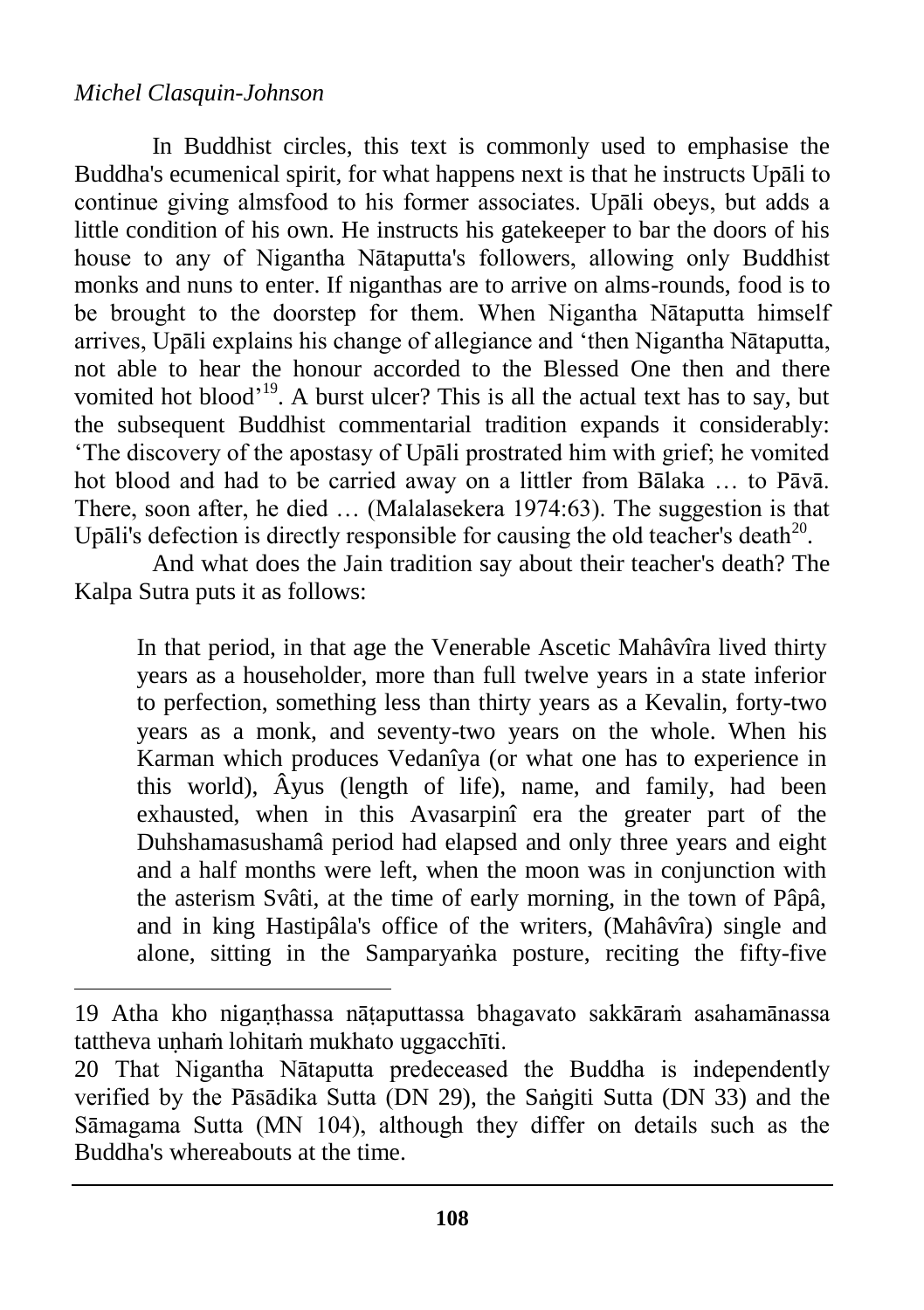lectures which detail the results of Karman, and the thirty-six unasked questions, when he just explained the chief lecture (that of Marudeva) he died, went off, quitted the world, cut asunder the ties of birth, old age, and death; became a Siddha, a Buddha, a Mukta, a maker of the end (to all misery), finally liberated, freed from all pains (Jacobi 1884:269).

Allowing for sound shifts between Pāli and Jain Prakrit and changes in romanisation practices of Indian texts, we may stipulate that the venue of the sage's death (Pāvā/Pâpâ) is the same. But here we see nothing about the loss of a prominent lay disciple having such a devastating effect that the old teacher ends up vomiting blood and has to be transported on a litter. *This* Mahāvīra dies in the approved manner of a major yogi, fully composed physically and mentally and taking the time to recite some of his major teachings before dying.

Human nature being what it is, even if that nature is supposedly close to enlightenment, we should not be too surprised if the early Jains tended to idealise their founder and if the early Buddhists had no reason to say anything complimentary about the founder of a rival sect. Nor should it surprise us if the early Jains wished to excise a prominent defector like Upāli from their history. But even discounting that, the contrast here is just too glaring. Can we really be talking about the same person? Is the bickering, sour old man in the Buddhist texts really the same person as the saintly figure described in the Jain literature?

### *The Succession Issue*

The Buddhist literature specifically recounts what happened after the death of Nigantha Nātaputta in the Sāmagāmasutta:

When he died the Nigantas had split and were quarrelling, fighting and attacking each other with the weapon in their mouths. They were saying things like these. 'You do not know this Teaching and Discipline, I know it. What do you know of it? You have fallen to the wrong method. I have fallen to the right method with reasons. You say the first things last, the last things first. Your dispute is not thought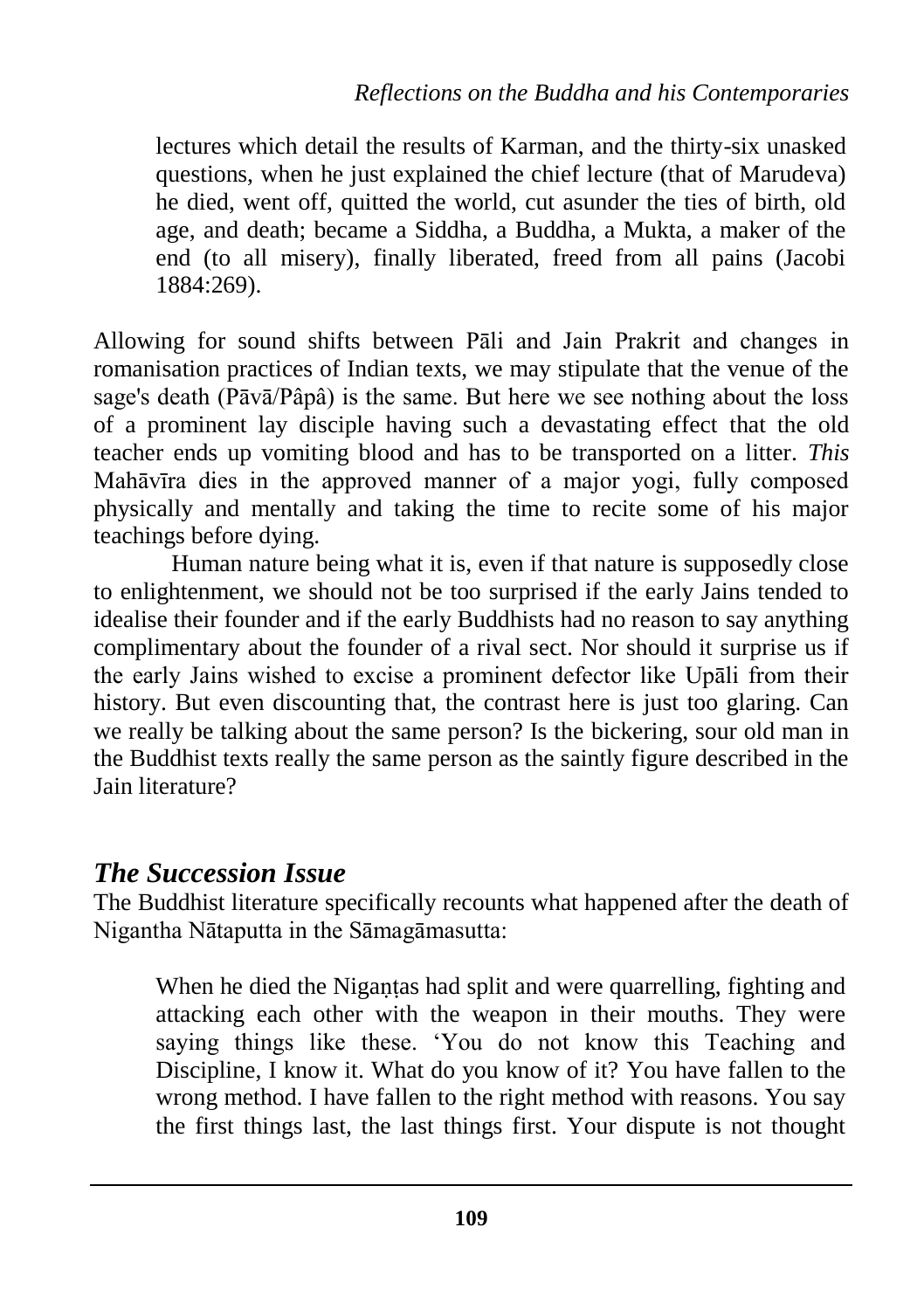$\overline{a}$ 

out, it is reversed and made up and should be rebuked. Go! Dispute and find your way, if possible'. The dispensation of Nigantha Nātaputta had gone to destruction. The lay disciples of Nigantha Nātaputta, who wore white clothes too were broken up, uninterested, hindered and without refuge as it happens in a Dispensation, not well taught, by one not rightfully enlightened $^{21}$ .

Jains have no recollection of such a chaos upon the death of Mahāvīra. There are some Digambaras who believe that Gautama was the immediate follower of Mahāvīra, but the majority opinion, and the better-attested scriptural tradition, is that of the Śvētāmbaras, who maintain that Mahāvīra was succeeded by his chief disciple, Sudhamma:

Mahavira's principal disciple Sudhamma succeeded him as the head of the Church. His name was later Sanskritized to Sudharman. ... We know many of the teachings of Mahavira in the version in which Sudharman taught them to his principal disciple Jambusvamin. Many lessons in the Jain canonical works start with the words of Sudharman: 'Now Jambusvamin ....' Sudharman survived Mahavira by twenty years. He is said to have become a Kevalin (omnipotent) twelve years after Mahavira's Nirvana, and then lived on for eight years more, reaching the age of 100 at the time of his death. Jambu, his principal disciple, succeeded him to the pontificate. Jambu's principal disciple Prabhava succeeded him on his death forty-four years later in 64 AV. Thus, for several generations, the supreme dignity and power of the Jain Church devolved from teacher to disciple<sup>22</sup>.

By itself, this would be inconclusive. At most, we could say that the Early Buddhist texts may have grossly exaggerated a power struggle within Jain ranks, or that the early Jain texts have tried to make that struggle disappear

<sup>21</sup> Majjhima Nikāya, sutta 104. Direct quotation in translation taken from the version of the sutta available at http://www.metta.lk/tipitaka/2Sutta-Pitaka/2Majjhima-Nikaya/Majjhima3/104-samagama-e.html. Accessed 18 August 2013.

<sup>22</sup> [http://www.jainworld.com/jainbooks/images/18/The\\_Jain\\_Church\\_After\\_](http://www.jainworld.com/jainbooks/images/18/The_Jain_Church_After_) Mahav.htm, accessed 18 August 2013.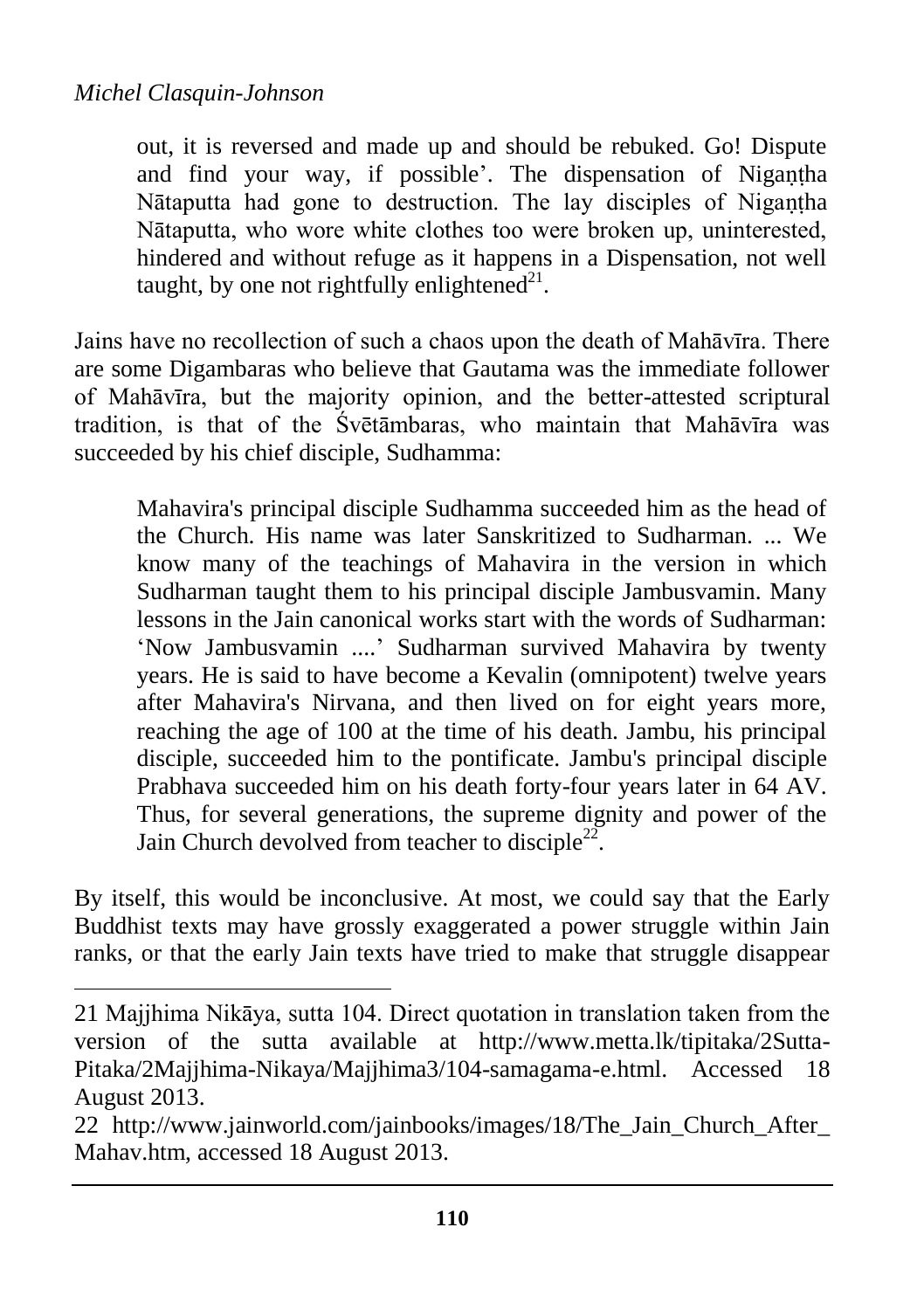from the record entirely. However, when we read this alongside the name issue and the character issue, it strengthens our suspicion that the easy identification of Nigantha Nātaputta with Mahāvīra may be something that requires reconsideration.

### **Conclusion**

It is generally difficult, if not actually impossible, to prove a negative, and I make no claim that I have proven conclusively that Nigantha Nātaputta definitely was not Mahāvīra. However, I believe that I have shown that there is reason to doubt the identity of the two figures as the respective sets of texts present them. Nigantha Nātaputta may well have been a Jain of some sort, perhaps the founder of a now-forgotten offshoot from the main body of Jain development. He might have been the Jain equivalent of Devadatta, a wouldbe-usurper who attempted to set up an alternative saṃgha and was written out of the official Jain historiography for his pains. If so, the later attempts to use him to prove the historicity of Mahāvīra is doubly ironic. Or he may have been an independent ancient Indian sage whose life and teachings were somewhat parallel to Mahāvīra's.

Or Nigantha Nātaputta as we have him today may be a composite person, one aspect of which may well be the historical Mahāvīra, but with a character ascription that has grown out of a more dramatically interesting contemporary of the Buddha's. In all likelihood, we will never know for certain who these persons were in a historical sense. But we now have reason to state who they were *not*. It will still be possible to say that these two have traditionally been identified, but it becomes difficult to state categorically that they were the same person.

Does it really matter? I believe it does. This is not merely a question for Buddhist and Jain historians. There are two major religions involved here, and the issue has not only academic, but religious implications.

For Buddhism, the results are slight. If we report the events in the Upālisutta purely as the conversion of a prominent member of the sect of Nigantha Nātaputta, without bringing Mahāvīra into it, does the story lose any of its ability to impress us with the Buddha's tolerance for other religious practitioners? While the historicity of Mahāvīra has been established on that of the Buddha, the reverse is not the case. Buddhists and scholars of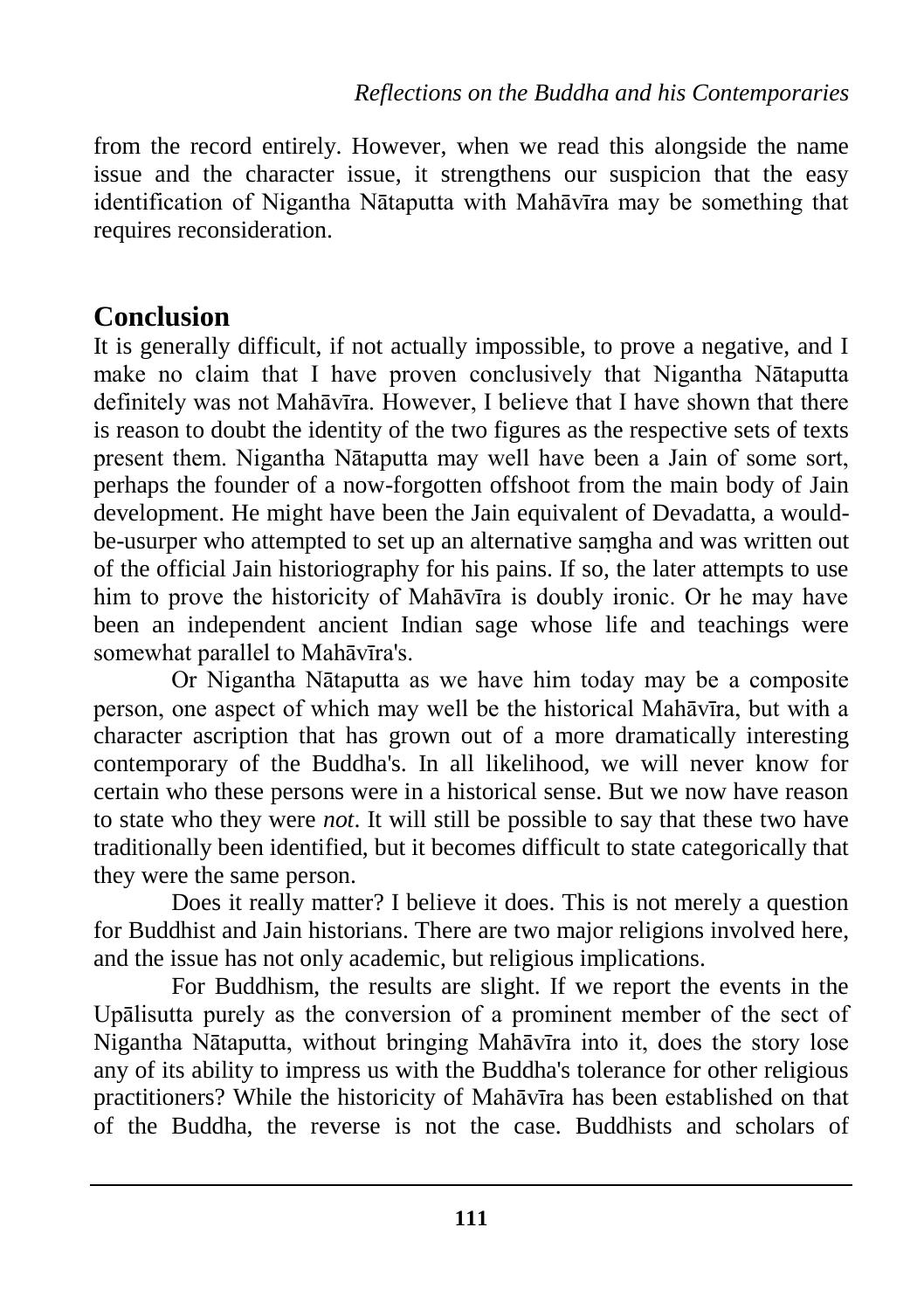Buddhism lose nothing when they take a more critical approach to the identification of Nigantha Nātaputta and Mahāvīra. Indeed, dropping the identification and regarding Nigantha Nātaputta as just one more obscure Indian figure might help improve Buddhist/Jain relations, at least from the Buddhist side.

Jains and Jain scholars have more to lose. The scholars, in particular, have been using the Buddhist references in an attempt to apply firm dates to Mahāvīra's life. But even the Buddha's own chronological positioning is a matter for continuing debate, with opinions ranging over at least two centuries (Prebish 2008). To anchor one historically uncertain figure to the provisional dates set out for another equally uncertain one does not appear to be a fruitful strategy. But if it is to be adopted, then it is also incumbent on Jain scholarship to adopt the entire picture of Nigantha Nātaputta/Mahāvīra given in the Buddhist literature.

There is little evidence of this happening. Nigantha Nātaputta's appearance is used for dating purposes only and then largely ignored. If Jain scholarship were to inspect the issues raised here, it might not be so easy to adopt the traditional identification between Nigantha Nātaputta and Mahāvīra. It is of course the case that a text that is accurate on one count may be inaccurate on another. Jesus Seminar scholars, for example, seek to create a picture of the historical Jesus while discounting references to miracles. But this is not the case here. Jain scholarship has uncritically accepted a traditional, religious identification, while failing to note discrepancies that call that identification into question. If the identification is false then so is the dating of Mahāvīra. Both issues are at stake. For Buddhist scholars, the historicity and identity of Nigantha Nātaputta is a minor irritant. Jain scholarship has bound itself to this flimsy identification as a major component in its search for the historical Mahāvīra.

Jain scholarship would no doubt survive the process. For Jain adherents, however, the idea that Mahāvīra's supposed appearance in the Buddhist texts might somehow lend historical respectability to their faith would be undermined by the severely negative portrayals of Nigantha Nātaputta in those texts. If we could have assurance that the two figures were in fact one and the same, it would still be the responsible thing to do to present these findings to the Jain community and let that community deal with it. But we have no such assurance, only a traditional acceptance of the identification that scholarship has incorporated uncritically and which we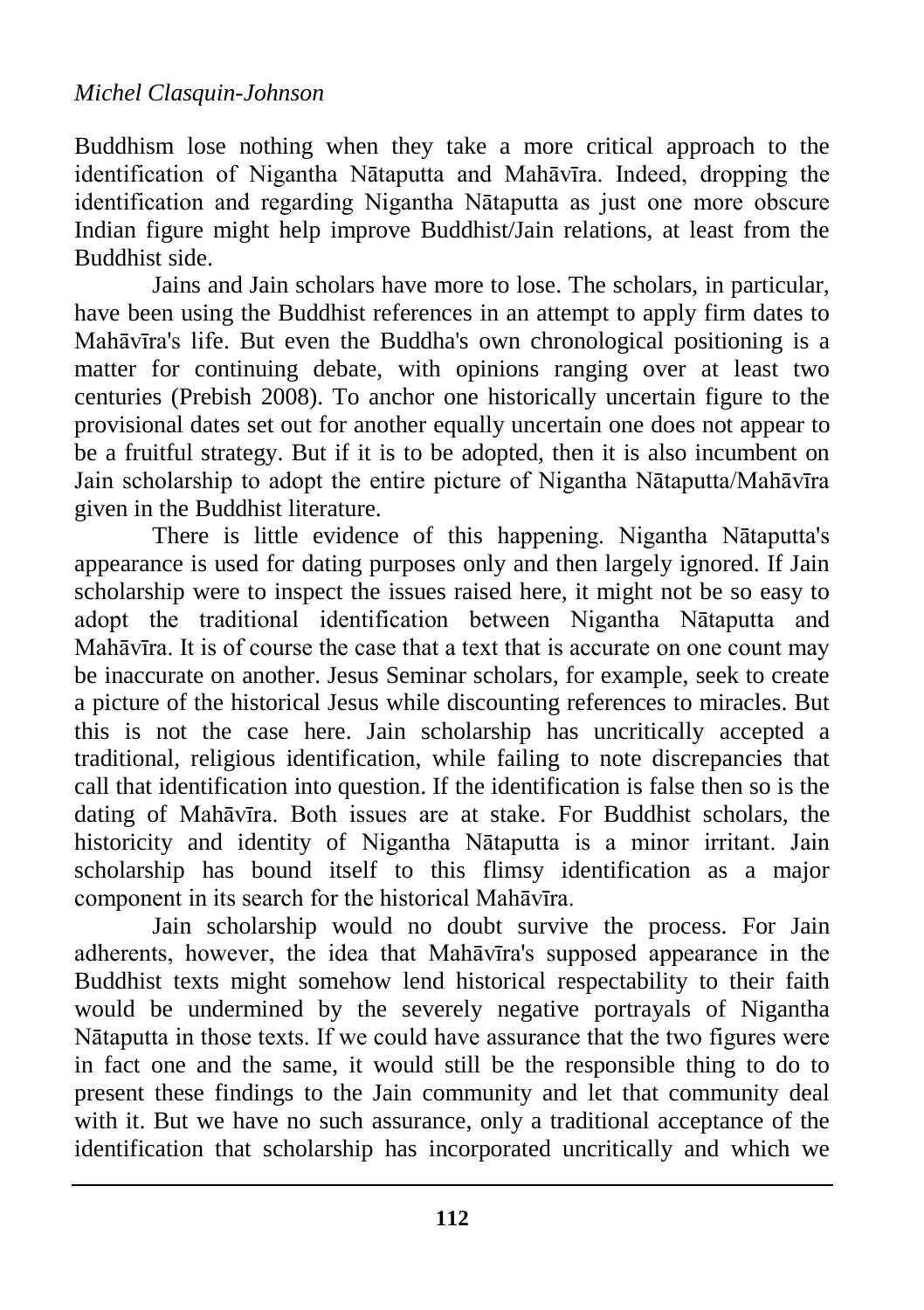now have reason to doubt. Perhaps it is better to let Mahāvīra exist as an undateable, quasi-historical figure. The validity of his teachings, in the religious sense of the term, are borne out in the generations of Jains that have lived and died within its embrace over the centuries.

### **References**

- Bokhale, B.G. 1994. *New Light on Early Buddhism.* Columbia, MO: South Asia Books.
- Chatterjee, S. & D. Datta 2013. *An Introduction to Indian Philosophy.* Kolkata: University of Calcutta.
- Dundas, P. 2002. *The Jains.* Second Edition. New York: Routledge.
- Eliade, M. 1977. *From Primitives to Zen. A Thematic Sourcebook of the History of Religions.* London: Fount.
- Geen, J. 2011. Fair Trade and Reversal of Fortune: Krsna and Mahavira in the Hindu and Jaina Traditions. *Journal of the American Academy of Religion* 79,1: 58–89.
- Gopalan, S., 1973. *Outlines of Jainism.* New Delhi: Wiley Eastern Private Limited.
- Jacobi, H. 1884. *Jaina Sutras. Part I.* Oxford: Clarendon Press. Available at: http://www.sacred-texts.com/jai/sbe22/index.htm.
- Jaini, J. 1982. *Outlines of Jainism.* Westport, CONN: Hyperion.
- Jaini, P.S. 1979. *The Jaina Path of Purification.* Berkeley, CA: University of California Press.
- Keith, A.B. 1932. Mahavira and the Buddha. *Bulletin of the School of Oriental Studies* 6,4: 859–866.
- Malalasekera, G.P. 1974. *Dictionary of Pāli Proper Names*. London: Pali Text Society.
- Prebish, C.S. 2008. Cooking the Buddhist Books: The Implications of the New Dating of the Buddha for the History of Early Indian Buddhism. *Journal of Buddhist Ethics* 15.
- Schubring, W. 1966. *The Religion of the Jainas*. Calcutta: Sanskrit College.
- Sinha, A.N. 1975. Historical Survey of Jainism. In Talib, G.S. (ed.): *Jainism.* Patiala: Punjabi University.